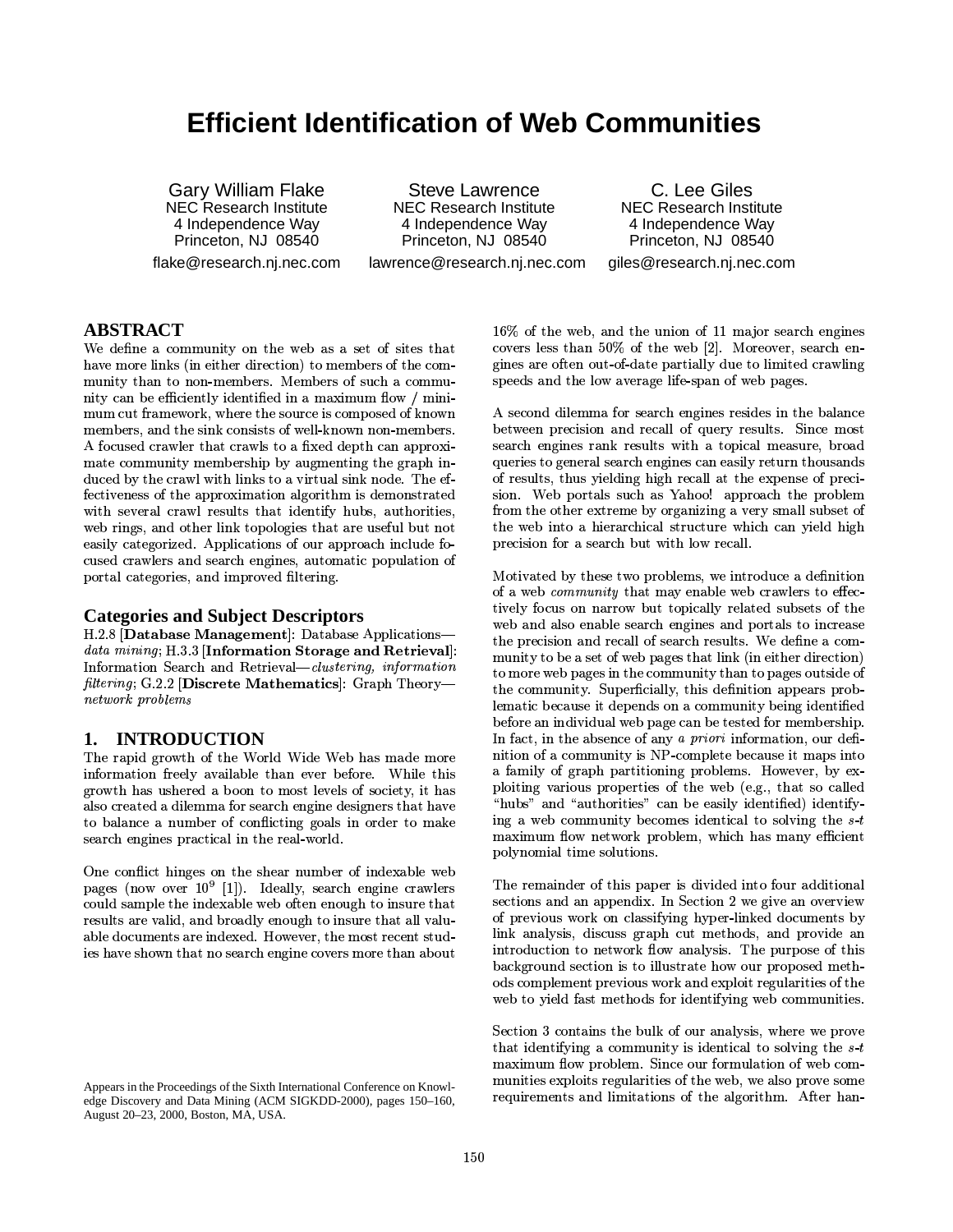dling the idealized case (where the entire web is considered the input to the flow algorithm) we introduce an approximation to the idealized method that operates over a graph induced by a crawl of fixed depth. The approximation algorithm is combined with an expectation-maximization procedure that iterates crawls by bootstrapping previous results.

In Section 4, we demonstrate the effectiveness of our algorithms by showing the results from three focused crawls directed by the procedures described in Section 3. The first community that we identify is topically related around a research area; the second community is focused around a set of institutions; and the third community was found by starting with a single individual's home page.

Finally, Section 5 contains our conclusions and discusses future areas of research for the methods that we introduce. Additionally, we present a new maximum flow algorithm in the appendix that may offer scalable solutions on graphs the size of the entire web.

#### **BACKGROUND**  $2.$

A considerable amount of research has focused on analyzing collections of hyper-linked documents and structures. These works have been very cross-disciplinary, occurring in hyper-media, WWW, sociology, bibliometric, and software engineering circles. We summarize a small subset of these fields to give our own work the proper context.

# 2.1 Link Analysis

One of the earliest uses of link structure is found in the analysis of social networks [3], where network properties such as cliques, centroids, and diameters are used to analyze the collective properties of interacting agents. The fields of citation analysis [4] and bibliometrics [5] also use the citation links between works of literature to identify patterns in collections. Co-citation [6] and bibliographic coupling [7] are two of the more fundamental measures used to characterize the similarity between two documents. The first measures the number of citations in common between two documents, while the second measures the number of documents that cite both of two documents under consideration. Methods from bibliometrics have also been applied to the problem of mining web documents [8].

Bibliometrics techniques can be thought of as local in nature because they typically consider only the local link properties between two documents. Of course, similarity metrics such as co-citation and bibliographic coupling can be used along with classical clustering techniques, such as  $k$ -means [9], to reduce the dimensionality of the document space, thus identifying documents in a community that is centered about a cluster centroid. More radical forms of dimensionality reduction have used this basic idea to cluster literature databases with over 150 thousand documents [10]. However, applying these methods to systems such as the web, with over  $10^9$ documents, would obviously be challenging.

Recently, Kleinberg [11] showed that the HITS algorithm, which is strongly related to spectral graph partitioning and methods used by the Google search engine [12], can identify "hub" and "authority" web pages. A hub site links to many authority sites and an authority site is linked to by many hubs. Thus, the definition of the two page types is recursive and mutually reinforcing. HITS is especially effective when one desires results to be ranked by a measure of importance that reflects some notion of usefulness and relevance as determined by link topology.

More formally, if  $A$  is the adjacency matrix of a directed graph, HITS finds the left and right handed eigenvectors of  $A<sup>T</sup>A$  with the largest eigenvalue. By definition, all components of the dominant eigenvector will have positive components. The web pages that correspond to the largest components of the right-handed (or left-handed) eigenvector are the authorities (or hubs).

We consider HITS to be complementary to our own work, as our algorithm requires "seed" web sites to be used as the starting point for a focused crawl. Hubs and authorities are very useful for identifying key sites related to some community and, hence, should work well as seeds to our method. HITS has also been used [13] to extract related<sup>1</sup> documents; however, using HITS for enumerating all members of a community may be problematic because the communities that one is interested in may be overshadowed by a more dominant community. To solve this problem with HITS, one must extract multiple eigenvectors in order to isolate the smaller community that one is interested in.

Another issue for HITS is that it may have limited use in identifying communities that form web rings and smallworld networks without dominating members. In the case of simple web rings, the adjacency matrix of the subgraph of the community forms a permutation matrix. In this case, the matrix  $A^T A$  equals the identity matrix and will, therefore, have a flat spectrum of eigenvalues. Our method is not troubled by such link topologies.

# 2.2 Graph Cuts and Partitions

If time and space complexity issues were irrelevant, then one could identify tightly coupled communities by solving the problem as a balanced minimum cut problem, where the goal is to partition a graph such that the edge weight between the partitions is minimized while maintaining partitions of a minimal size. In this framework, communities obey our defining characteristic of having more edges inside the community than outside. Unfortunately, the most generic versions of balanced minimum-cut graph partitioning are NP-complete [14]. On the other hand, if the constraint on the partition sizes is removed, then the problem lends itself to many polynomial time algorithms [15]; however, under this formulation, solutions will often be trivial cuts that leave one partition very small relative to the size of the original graph.

Intuitively, balanced minimal cuts are hard because of the vast number of balanced partitions that one can place on a vertex set. Unrestricted minimal cuts are easier because there are relatively few trivial (highly unbalanced) partitions in a graph. In any event, neither approach lends itself to identifying communities as we have defined them.

<sup>&</sup>lt;sup>1</sup>Gibson et al. [13] also use the term community to describe their discovered collections; however, their definition is not strictly consistent with our own, so we avoid using it here.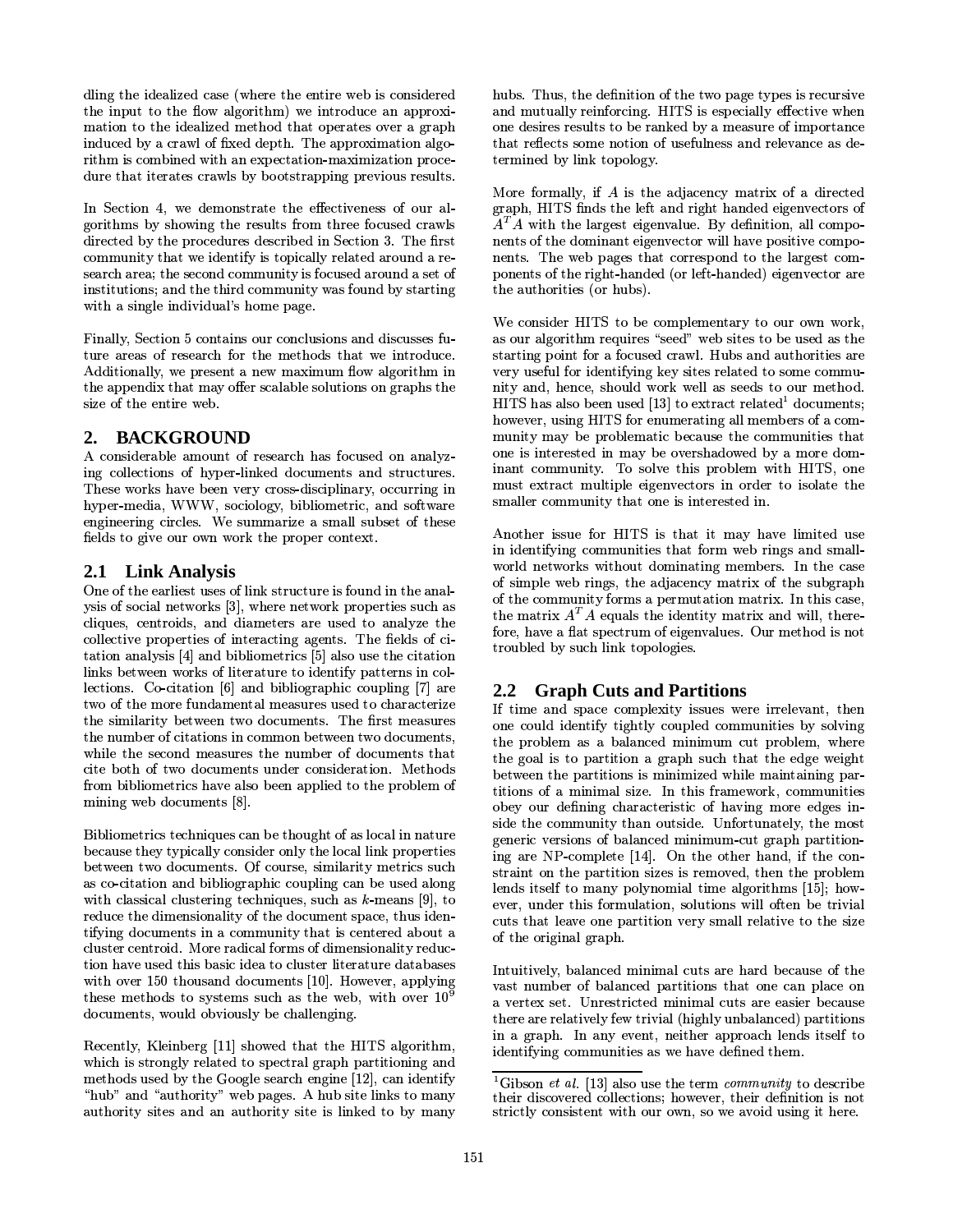

Figure 1: Maximum flow methods will separate the two subgraphs with any choice of  $s$  and  $t$  that has  $s$  on the left subgraph and  $t$  on the right subgraph, removing the three dashed links.

#### 2.3 Maximum Flow and Minimal Cuts

The s-t maximum flow problem is defined as follows. Given a directed graph  $G = (V, E)$ , with edge capacities  $c(u, v) \in$  $\mathbb{Z}^+$ , and two vertices,  $s, t \in V$ , find the maximum flow that can be routed from the source,  $s$ , to the sink,  $t$ , that obeys all capacity constraints. Intuitively, if edges are water pipes and vertices are pipe junctions, then the maximum flow problem tells you how much water you can move from one point to another.

The famous "max flow-min cut" theorem of Ford and Fulkerson [16, 17] proves that the maximum flow of the network is identical to the minimum cut that separates  $s$  and  $t$ . Many polynomial time algorithms exist for solving the  $s$ -t maximum flow problem, and applications of the problem include VLSI design, routing, scheduling, image segmentation, and network reliability testing [18].

The maximum flow problem is well-suited to the application of identifying web communities because, unlike the balanced and unbalanced graph partition problems, it is computationally tractable and it allows us to exploit a priori knowledge about the underlying graph.

Most modern solutions to the maximum flow problem operate under the assumption that the entire graph under consideration can be examined easily. This is obviously not the case with the web, as the entire graph that corresponds to the web is vastly larger than any single computer can store in main memory. Nevertheless, one of the simplest maximum flow algorithms—the shortest augmentation path algorithm  $[19]$ —can solve the problem by examining only the portions of the graph that arise when locating shortest paths between the source and sink nodes. Thus, it should be possible to solve a maximum flow problem on the entire web with today's computers.

#### $3.$ **WEB COMMUNITIES**

In this section we formalize our definition of a web community and describe methods to identify them. First, we handle the ideal case, when the entire web can be used for the calculation. Afterwards, we explore approximate methods and describe the method used in our experiments.

#### **3.1 Ideal Communities**

We first define communities in terms of undirected graphs where each edge has unit capacity. Thus, the graph induced from the web would have edge directions removed.

DEFINITION 1. A COMMUNITY is a vertex subset  $C \subset V$ , such that for all vertices  $v \in C$ , v has at least as many edges connecting to vertices in C as it does to vertices in  $(V - C)$ .

Note that this definition is slightly recursive in that it leads to statements of the form "a Pokémon web site is a site that links to or is linked by more Pokémon sites than non-Pokémon sites." Figure 1 shows an example of a community (on the left) being separate from the rest of the graph (on the right). We now define two quantities that characterize the adequacy of the source and sink.

DEFINITION 2. Let the SOURCE LINK COUNT,  $s^{\#}$ , refers to the number of edges between s and all vertices in  $(C - s)$ . Similarly, let the SINK LINK COUNT,  $t^{\#}$ , refers to the number of edges between t and vertices  $(V - C - t)$ .

THEOREM 1. A community,  $C$ , can be identified by calculating the  $s$ -t minimum cut of  $G$  with  $s$  and  $t$  being used as the source and sink, respectively, provided that both  $s^{\#}$ and  $t^{\#}$  exceed the cut set size. After the cut, vertices that are reachable from s are in the community.

PROOF. Assume by way of contradiction that the s-t minimum cut solution resulted in a cut that had some vertex,  $v \notin C$ , being reachable from s. Since  $v \notin C$ , we know that v connects to more vertices in  $(V - C)$  then C. However, in this case moving v to the other side of the cut would result in a more efficient cut, which violates the initial assumption that this is a minimum cut and that a vertex such as v could exist. A similar argument can be made for the case of  $v \in C$ being reachable from  $t$ .  $\Box$ 

The conditions placed on  $s^{\#}$  and  $t^{\#}$  in Theorem 1 are to disallow the trivial solution of excising the source or sink set from the rest of the graph. Since it is possible to generalize the definition of a community so that weighted edges are permitted, using higher weights near the source vertex is another way to discourage trivial cuts. We discuss this idea in more detail in the next subsection.

A community that consists of hundreds or thousands of web pages will obviously have many links outside of the community, especially when one considers the impact of bookmark web pages which often have many links to unrelated sites. As a result, the condition on  $s^{\#}$  is problematic if only a single source vertex is used. We can address this problem by using multiple *seeds* connected from a single virtual source node. The trick works by assigning infinite capacities to the edges that connect the virtual source to the seeds.

The choice for a sink vertex should be easy to automate because of some well-known properties of the web. Since the web is approximately a small-world network, with a power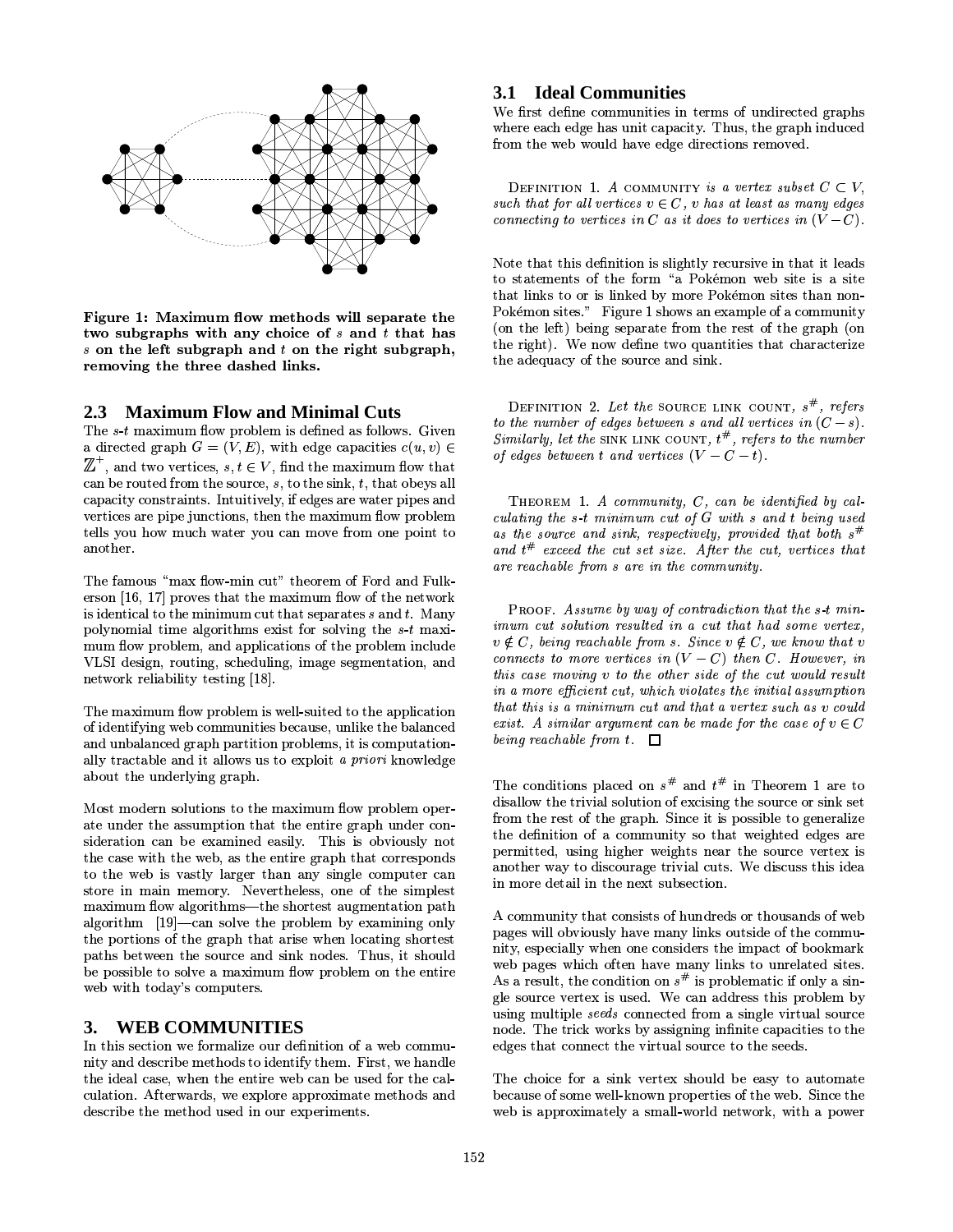

Figure 2: Focused community crawling and the graph induced: (a) The virtual source vertex; (b) vertices of seed web sites; (c) vertices of web sites one link away from any seed site; (d) references to sites not in (b) or (c); and (e) the virtual sink vertex.

law distribution on the inbound and outbound links [20], web portal sites such as Yahoo! should be very close to the center of the web graph. Thus, by using the top-levels of a small collection of web portals as a virtual sink, the maximum flow formulation of communities should be able to extract a closely knit community from the rest of the web. because the center of the graph is very general in the sense that there is a short path to any other site on the web.

#### $3.2$ **Approximate Communities**

One problem with calculating ideal communities is that it requires rapid access to the inbound and outbound links for many web sites. In principle, one could use a resource such as the Internet Archive to maintain a snapshot of the web graph on a single computer. We intend to do this in future research; however, we have developed an approximate method for identifying web communities that appears to work well in practice.

Figure 2 illustrates how our focused crawler retrieves pages and the graph that is induced by the crawl. (For another example of focused crawling, see [21].) The crawl begins with the seed web pages, shown as set (b) in the figure, and finds all pages that link to or from the seed set. Outbound links are trivially found by examining the HTML of the page. Inbound links are found by querying a search engine that supports the link: modifier (such as Google or AltaVista).

Once the URLs from set (c) are identified, their HTML is downloaded and all outbound links are recorded. Some of these outbound links may refer to pages already crawled (e.g., links from (c) to (c) and (c) to (b)); however, many of the outbound links from (c) will refer to pages not downloaded (from set  $(d)$ ). The pages corresponding to set  $(d)$ are effectively treated as a composite sink vertex, as each is linked to a virtual sink vertex.

In Figure 2, all edges between sets that start and end in either of sets (b) or (c) are made bidirectional. Thus, we treat inbound and outbound links identically when they are close to the seed set. All other edge directions (from (a) to (b), (c) to (d), and (d) to (e)) are preserved.



Figure 3: Locating a cut even when a good sink is not available: All edge capacities in the graph are multiplied by a constant factor,  $k$ . Unit capacity edges are added from every vertex to a new virtual sink.

Notice that in our approximation we are not using any true web page as a sink, but are instead using an artificial vertex that is connected to by the vertices in our graph that are most distant from the source. We justify this procedure with the following observations.

Suppose we knew of a source vertex with sufficient link degree to separate a community, and that, when using the true center of the graph, flow techniques produce the cut as shown in Figure 3. We would like to be able to approximate this cut even when we do not know the true identity of the graph center. If we multiply all edge capacities in the graph by a constant factor  $k$ , and add a virtual sink to the graph such that all vertices are connected with a unit capacity edge to the virtual sink, then under what conditions will flow methods with the original source and the virtual sink yield the same partitioning?

THEOREM 2. Let c denote the total capacity of the original cut set and let  $N_s$  and  $N_t$  denote the number of vertices in the community, C, and not in the community,  $(V - C)$ . If the condition  $1 < k < N_t/c$  holds, then the augmented graph as shown in Figure 3 will produce the same partitioning as the un-augmented graph, except that all edges from C to the virtual sink,  $\hat{t}$ , will be cut as well.

PROOF. We prove this constructively in four steps. First, multiplying all edge capacities by k will obviously not change the solution because the flow relationship between all vertices remains unchanged except for constant scalings. Second, if we connect all vertices in  $(V - C)$  to the virtual sink,  $\hat{t}$ , then the bottleneck will remain at the original cut set provided that  $N_t > ck$ , which is one of our assumptions. Third, for all vertices in  $v \in C$ , connect v to  $\hat{t}$  with a unit capacity edge. Since  $k > 1$ , cutting this newly added edge is more efficient than removing v from the community. Fourth, we require that the trivial cut of removing all edges to  $\tilde{t}$  be more expensive than performing the original cut along with removing all edges from  $C$  to  $\hat{t}$ . This final condition is true if

$$
N_s + ck < N_s + N_t
$$

which is implied by our assumption  $k < N_t/c$ .  $\Box$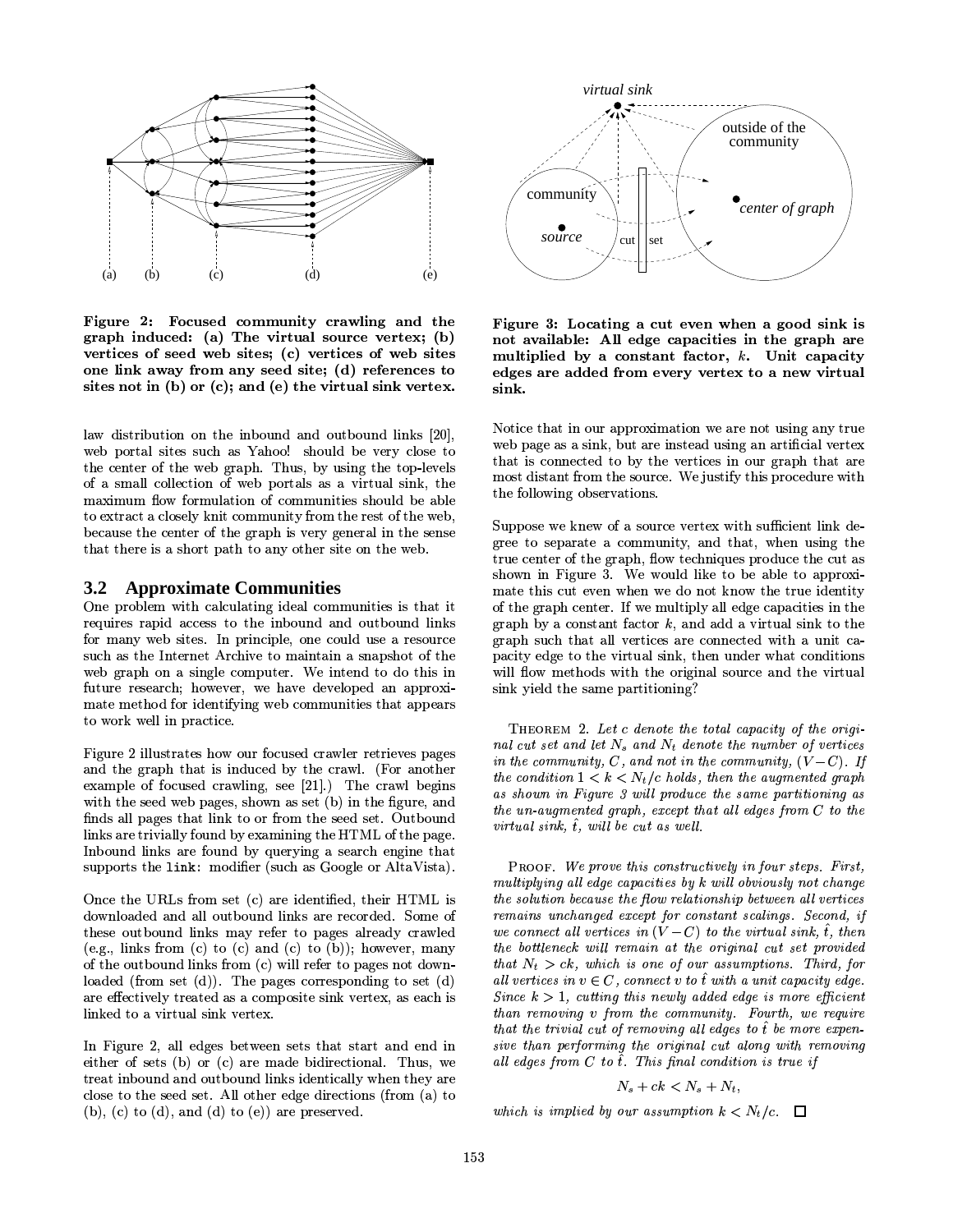| 1              | <b>procedure</b> FOCUSED-CRAWL( <b>graph</b> : $G = (V, E)$ ; |
|----------------|---------------------------------------------------------------|
| 2              | vertex: $s, t \in V$                                          |
| 3              | while number of iterations is less than desired do            |
| 4              | Set $k$ equal to the number of vertices in seed set.          |
| 5              | Perform maximum flow analysis of $G$ .                        |
| 6              | yielding community, $C$ .                                     |
| $\overline{7}$ | Identify non-seed vertex, $v^* \in C$ ,                       |
| 8              | with the highest in-degree relative to $G$ .                  |
| 9              | for all $v \in C$ such that in-degree of v equals $v^*$       |
| 10             | $\text{Add } v$ to seed set.                                  |
| 11             | Add edge $(s, v)$ to E with infinite capacity.                |
| 12             | end for                                                       |
| 13             | Identify non-seed vertex, $u^*$ ,                             |
| 14             | with the highest out-degree relative to $G$ .                 |
| 15             | for all $u \in C$ such that out-degree of u equals $u^*$      |
| 16             | $Add\ u$ to seed set.                                         |
| 17             | Add edge $(s, u)$ to E with infinite capacity.                |
| 18             | end for                                                       |
| 19             | Re-crawl so that G uses all seeds.                            |
| 20             | Let $G$ reflect new information from the crawl.               |
| 21             | end while                                                     |
|                | 22 end procedure                                              |
|                |                                                               |

!qs<ju -(`¤SuB£ky<Tu5ru
i£0Stu £,q8+f?,i£uS,u?

 $\sim$  11  $\,$  1  $\,$  1  $\,$  1  $\,$  1  $\,$  1  $\,$  1  $\,$  1  $\,$  1  $\,$  1  $\,$  1  $\,$  1  $\,$  1  $\,$  1  $\,$  1  $\,$  1  $\,$  1  $\,$  1  $\,$  1  $\,$  1  $\,$  1  $\,$  1  $\,$  1  $\,$  1  $\,$  1  $\,$  1  $\,$  1  $\,$  1  $\,$  1  $\,$  1  $\,$  1  $\,$ ?3\_% 1=m3\$\*%9 %232)1^M5'1F%A713\_&-/91'A-/91'M  $\mathbf{1}$  and  $\mathbf{1}$  and  $\mathbf{2}$  and  $\mathbf{3}$  and  $\mathbf{4}$  and  $\mathbf{1}$  and  $\mathbf{1}$  and  $\mathbf{1}$  and  $\mathbf{1}$  and  $\mathbf{1}$  and  $\mathbf{1}$  and  $\mathbf{1}$  and  $\mathbf{1}$  and  $\mathbf{1}$  and  $\mathbf{1}$  and  $\mathbf{1}$  and  $\mathbf{1}$  and  $\blacksquare$  $\blacksquare$ ) 
 )`%\$Z\*!"-X %\_%\$^I:23L 45\$Y.!)Y">23\_AL  $\blacksquare$ 

K3-/2KUk1Y5B%(:\$'3\_AC-51' )2<\$'L 4B3\$^-/1'
\$'3+@ ilar to methods used in image segmentation  $[22]$ . In the  $\blacksquare$  $\blacksquare$  . The set of the set of the set of the set of the set of the set of the set of the set of the set of the set of the set of the set of the set of the set of the set of the set of the set of the set of the set of the  $\sim$  1G-23-/2  $\sim$  1G-23-/2  $\sim$  1G-23-/2  $\sim$  2G-23-/2  $\sim$  2G-23-/2  $\sim$  2G-23-/2  $\sim$  2G-23-/2  $\sim$  2G-23-/2  $\sim$ , the state of the state  $\mathbf{1}$  and  $\mathbf{2}$  and  $\mathbf{3}$  DVa  $\mathbf{3}$  DVa  $\mathbf{3}$ 3&3\$:&) 1!3\$!\$'332L)1!Y 3\_` <sup>Á</sup> %= IÂ\*%(SXM23\$  $\blacksquare$  $\bullet$  . Define the contract of the contract of the contract of the contract of the contract of the contract of the contract of the contract of the contract of the contract of the contract of the contract of the contract of

¬ A)1&-5L)3 ,=!A&%4/&3#% 13X 2LKG)3  $\blacksquare$  . The state  $\blacksquare$ )AM5 e(T1% \$'-68">;«\$'9µ68,; )( ?3\_% 1µmKD z  $\blacksquare$  $\mathbb{Z}^2$  , and  $\mathbb{Z}^2$  is the state of  $\mathbb{Z}^2$  . Although  $\mathbb{Z}^2$  is the state of  $\mathbb{Z}^2$ 

#### **3.3 Expectation Maximization**

 $\,$  13  $\,$  13  $\,$  13  $\,$  13  $\,$  13  $\,$  13  $\,$  13  $\,$  13  $\,$  13  $\,$  13  $\,$  13  $\,$  13  $\,$  13  $\,$  13  $\,$  13  $\,$  13  $\,$  13  $\,$  13  $\,$  13  $\,$  13  $\,$  13  $\,$  13  $\,$  13  $\,$  13  $\,$  13  $\,$  13  $\,$  13  $\,$   $\sim$  3  $\sim$  3  $\sim$  3  $\sim$  3  $\sim$  3  $\sim$  3  $\sim$  3  $\sim$  3  $\sim$  3  $\sim$  3  $\sim$  3  $\sim$  3  $\sim$  3  $\sim$  3  $\sim$  3  $\sim$  3  $\sim$  3  $\sim$  3  $\sim$  3  $\sim$  3  $\sim$  3  $\sim$  3  $\sim$  3  $\sim$  3  $\sim$  3  $\sim$  3  $\sim$  3  $\sim$  3  $\sim$  3  $\sim$  3  $\sim$  3  $\sim$ \$'&)232> =">1V)(S\$':"&X )\_\$7,1fX1)-5L 68\$KUK23\$'\$W %  $\overline{1}$  and the contract of the contract of the contract of the contract of the contract of the contract of the contract of the contract of the contract of the contract of the contract of the contract of the contract of %2
12L)3-/2
\$'&)2L2S\$'"\$'9^%(:A.)
">L @  $\blacksquare$ ">Y2L)1\_%1\*%^ f\$'LhC6] `5 =">17)(W \_\$f1,-/.;9D a!5 \$UK!c.+`% \_KW1!X 1K. 1c7 ^5=(T%1 LK3(jL \_+9·\$'. \$D

-\$'23-/3\$`X 1%"23¶7A 5-3\$'X1.z"5 bM5@ pectation Maximization (EM) algorithm [23]. The EM al- $18.1$  3  $18.1$  3  $18.1$   $18.1$   $18.1$   $18.1$   $18.1$   $18.1$   $18.1$   $18.1$   $18.1$   $18.1$   $18.1$   $18.1$   $18.1$   $18.1$   $18.1$   $18.1$   $18.1$   $18.1$   $18.1$   $18.1$   $18.1$   $18.1$   $18.1$   $18.1$   $18.1$   $18.1$   $18.1$   $18.1$   $18.1$   $\sim$  (and  $\sim$  ) and (and ) and (and ) and (and ) and (and ) and (and ) and (and ) and (and ) and (and ) and (and ) and (and ) and (and ) and (and ) and (and ) and (and ) and (and ) and (and ) and (and ) and (and ) and (an #% 1%\$'U! ÁVÂz\$ZX#%1'1\$'X>% \$+z\$'3\_
C&)M@

 $\alpha$  iii  $\alpha$  is a set of  $\alpha$ and 2012 and 2013 and 2013 and 2013 and 2013 and 2013 and 2013 and 2013 and 2013 and 2013 and 2013 and 2013 an  $\blacksquare$  $\alpha$  . The state of the state of the state of the state of the state of the state of the state of the state of the state of the state of the state of the state of the state of the state of the state of the state of the st  $\mathbf{A}$  . The contract of the contract of the contract of the contract of the contract of the contract of the contract of the contract of the contract of the contract of the contract of the contract of the contract of th

 $\overline{\phantom{a}}$  ,  $\overline{\phantom{a}}$  ,  $\overline{\phantom{a}}$  ,  $\overline{\phantom{a}}$  ,  $\overline{\phantom{a}}$  ,  $\overline{\phantom{a}}$  ,  $\overline{\phantom{a}}$  ,  $\overline{\phantom{a}}$  ,  $\overline{\phantom{a}}$  ,  $\overline{\phantom{a}}$  ,  $\overline{\phantom{a}}$  ,  $\overline{\phantom{a}}$  ,  $\overline{\phantom{a}}$  ,  $\overline{\phantom{a}}$  ,  $\overline{\phantom{a}}$  ,  $\overline{\phantom{a}}$  $\mathbf{13}$  and  $\mathbf{14}$  are the state of the state of the state of the state of the state of the state of the state of the state of the state of the state of the state of the state of the state of the state of the state o  $\,$  $\alpha$  3. Eq. (2)  $\alpha$  3. Eq. (2)  $\alpha$  3. Eq. (2)  $\alpha$  $\sim$  0  $\sim$  1  $\sim$  1  $\sim$  23  $\sim$  23  $\sim$  23  $\sim$  23  $\sim$  23  $\sim$  23  $\sim$ (])1f12j)">2323L \_72A 3\$',-/1C!"CX )\_\$f%\$7\$'.\$D

7IX L%2321cX 1K 1c(])10(]101G)3%\$Dbc .-/ )3.^ )g772L)1\_%1b5=">91g)(1G,3\$? :)23\_%1 1.)9 \$7` M @[X>3K .!-/1.U5!\*%A %c) %253.%232 \$'X@ X>%1'7)7^X1K. 1F73232<%20\$713 )f73
`M.@  $\mathcal{A}$  . The set of  $\mathcal{A}$  is a set of  $\mathcal{A}$  , and  $\mathcal{A}$  is a set of  $\mathcal{A}$  . And the set of  $\mathcal{A}$  5(j1 Aj.%2f) 3\$&3D¾F-1'23\$'\$U!L«  $\mathcal{L}=\mathcal{L}=\mathcal{L}=\mathcal{L}=\mathcal{L}=\mathcal{L}=\mathcal{L}=\mathcal{L}=\mathcal{L}=\mathcal{L}=\mathcal{L}=\mathcal{L}=\mathcal{L}=\mathcal{L}=\mathcal{L}=\mathcal{L}=\mathcal{L}=\mathcal{L}=\mathcal{L}=\mathcal{L}=\mathcal{L}=\mathcal{L}=\mathcal{L}=\mathcal{L}=\mathcal{L}=\mathcal{L}=\mathcal{L}=\mathcal{L}=\mathcal{L}=\mathcal{L}=\mathcal{L}=\mathcal{L}=\mathcal{L}=\mathcal{L}=\mathcal{L}=\mathcal{L}=\mathcal{$  $\alpha$  iii iii iii aan ama  $\blacksquare$ 

### **4. EXPERIMENTAL RESULTS**

 $\overline{a}$  , and a set  $\overline{a}$  , and a set  $\overline{a}$  , and a set  $\overline{a}$  $\blacksquare$  . The state of the state of the state of the state of the state of the state of the state of the state of the state of the state of the state of the state of the state of the state of the state of the state of the  $\sim$  3%  $\sim$  3%  $\sim$  3%  $\sim$  3%  $\sim$  3%  $\sim$  3%  $\sim$  3%  $\sim$  3%  $\sim$  3%  $\sim$  3%  $\sim$  3%  $\sim$  3%  $\sim$  3%  $\sim$  3%  $\sim$  3%  $\sim$  3%  $\sim$  3%  $\sim$  3%  $\sim$  3%  $\sim$  3%  $\sim$  3%  $\sim$  3%  $\sim$  3%  $\sim$  3%  $\sim$  3%  $\sim$  3%  $\sim$  3%  $\sim$   $\mathbb{R}$  . The contract of the contract of the contract of the contract of the contract of the contract of the contract of the contract of the contract of the contract of the contract of the contract of the contract of th  $\blacksquare$  . The contraction of the contraction of the contraction of the contraction of the contraction of the contraction of the contraction of the contraction of the contraction of the contraction of the contraction of the  $\mathbb{R}^3$  is the contract of the contract of the contract of the contract of the contract of the contract of the contract of the contract of the contract of the contract of the contract of the contract of the contract of third community is centered around Ronald Rivest.

### **4.1 Support Vector Machine Community**

 $\bullet$  . The state of the state of the state of the state of the state of the state of the state of the state of the state of the state of the state of the state of the state of the state of the state of the state of the st  $3\times 3$   $3\times 3$   $3\times 3$   $3\times 3$   $3\times 3$   $3\times 3$   $3\times 3$   $3\times 3$   $3\times 3$   $3\times 3$   $3\times 3$   $3\times 3$   $3\times 3$   $3\times 3$   $3\times 3$   $3\times 3$   $3\times 3$   $3\times 3$   $3\times 3$   $3\times 3$   $3\times 3$   $3\times 3$   $3\times 3$   $3\times 3$   $3\times 3$   $3\times 3$   $3\times 3$   $3\times$ five years ago. As a result, the community is relatively small  $\blacksquare$ of prominent researchers, and is not listed in any portal that  $\sim$   $\sim$   $\sim$ 

<sup>5</sup> in this manner makes the procedure more robust against  $\blacksquare$  ) 1.53345  $\blacksquare$  ) 1.53345  $\blacksquare$ %A\$Z3 )3%A1\$'L . 3CF\$%^&%3iD ?L213 \_+23L 45\$  $\mu$  and  $\mu$  and  $\mu$  and  $\mu$  and  $\mu$  and  $\mu$  and  $\mu$ internal linking. However, the internal pages of a web site  $\sim$  232  $\sim$  232  $\sim$  232  $\sim$  232  $\sim$  232  $\sim$  232  $\sim$  232  $\sim$  232  $\sim$  232  $\sim$  232  $\sim$  232  $\sim$  232  $\sim$  232  $\sim$  232  $\sim$  232  $\sim$  232  $\sim$  232  $\sim$  232  $\sim$  232  $\sim$  232  $\sim$  232  $\sim$  232  $\sim$  232  $\sim$  232  $\sim$  ,7\$'^)1c\$'^23L 45\$7F 1\$Z7\$'3 - \$c3K1 )2gX%\_%D

 $\overline{\phantom{a}}$  , and  $\overline{\phantom{a}}$ 

A \$¡-¢)£ £A¤x¥=¦ §¨Q©Vª¤x §«=¦¬§¬A?£ A \$¡-¢)£ £A¤x¥=¦ §ªA?¤ ®\$ª¯=-§°?A±A± ²Q± ®°¤§¯\$³i¦£ A \$¡-¢)£ £x´ ´ ´-§¯\$±ª¯§ª\$ ° µ¯§3®¯§¶ ·£ªA¤ ®\$ª¯=£A¸¹ º£ A \$¡-¢)£ £x´ ´ ´-§¤=¶ ¡ ¡³ª ?²?¥A?¯x ³ª§µ?\$ ?£

 $\overline{132}$  and  $\overline{132}$  and  $\overline{133}$  and  $\overline{133}$  and  $\overline{133}$  and  $\overline{133}$  and  $\overline{133}$  and  $\overline{133}$  and  $\overline{133}$  and  $\overline{133}$  and  $\overline{133}$  and  $\overline{133}$  and  $\overline{133}$  and  $\overline{133}$  and  $\overline{133}$  5">1i%(X>X 23W!)145L \_782\*Eª1\$')1GgD?-V1G,.Y <sup>1</sup> WEX 1K 1c(]% 1!3\$D<7 )2>1G)3iU)-1F®%®U ¯¯%¯ FC3g\$S Y-/1'3\$<L`W\_%1G%X 3 .Y(j1 :1G728Dba!  $\mathbf{3} \qquad \mathbf{4} \qquad \mathbf{5} \qquad \mathbf{6} \qquad \mathbf{7} \qquad \mathbf{8} \qquad \mathbf{9} \qquad \mathbf{1} \qquad \mathbf{1} \qquad \mathbf{1} \qquad \mathbf{1} \qquad \mathbf{1} \qquad \mathbf{1} \qquad \mathbf{1} \qquad \mathbf{1} \qquad \mathbf{1} \qquad \mathbf{1} \qquad \mathbf{1} \qquad \mathbf{1} \qquad \mathbf{1} \qquad \mathbf{1} \qquad \mathbf{1} \qquad \mathbf{1} \qquad \mathbf{1} \qquad \mathbf{$ . The state of the state of the state  $\alpha$  is the state of the state of the state of the state of the state of the state of the state of the state of the state of the state of the state of the state of the state of the st 5">1+)(^3">%«) « ">%«23345\$+(T1% zX%\_% )  $1$  , the state of the state of the state of the state of the state of the state of the state of the state of the state of the state of the state of the state of the state of the state of the state of the state of the sta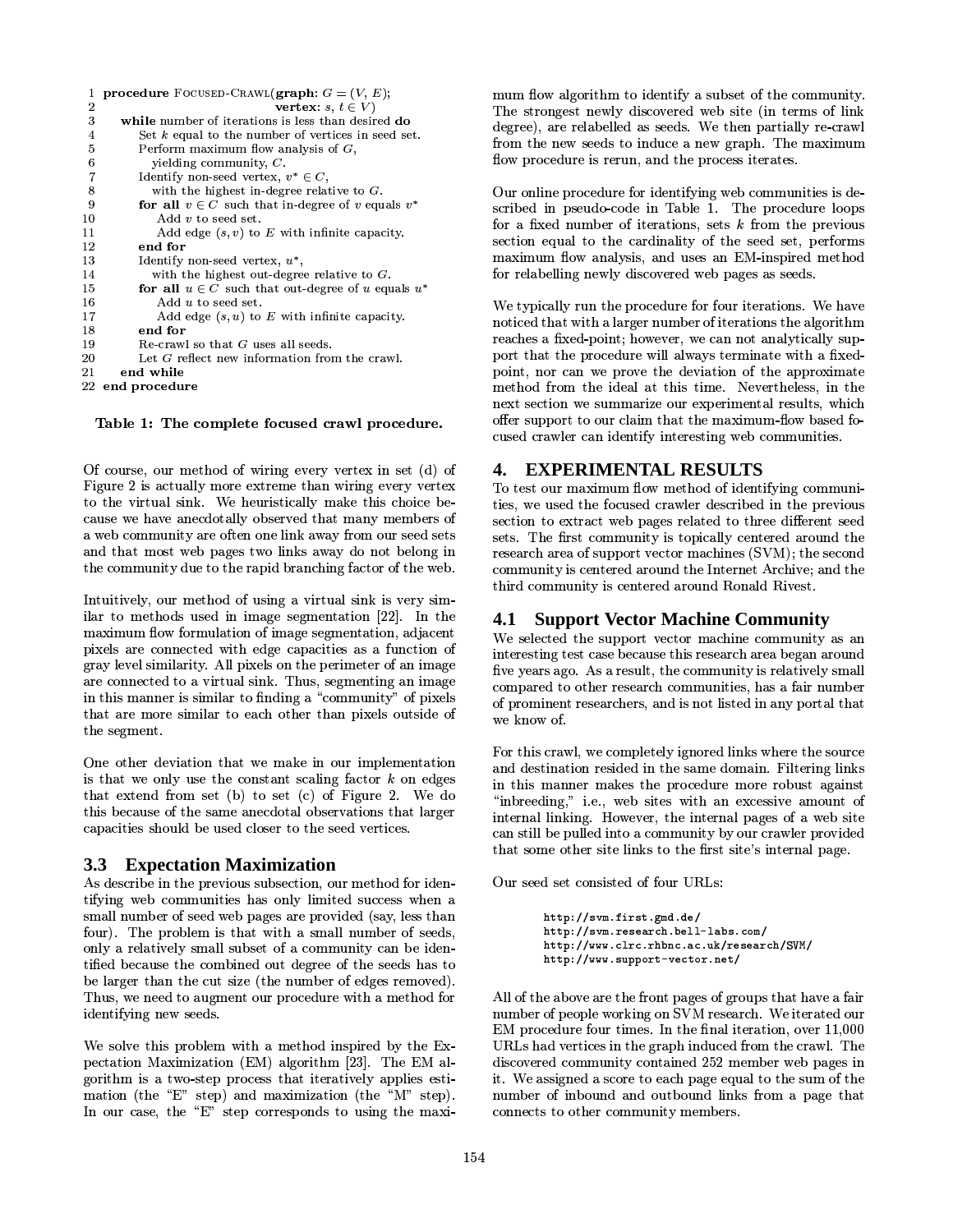| URL                                                                                         | Description                                                                           |
|---------------------------------------------------------------------------------------------|---------------------------------------------------------------------------------------|
| $\sqrt{v1ad}$<br>http://www.research.att.com/info/<br>http://svm.research.bell-labs.com     | Vladimir Vapnik's home page (inventor of SVMs)<br>Lucent Technologies SVM page (seed) |
| http://www-ai.cs.uni-dortmund.de/FORSCHUNG/VERFAHREN/SVM_LIGHT/svm_light.eng.html           | page for SVM light, a popular software package                                        |
| svm html<br>http://vision.ai.uiuc.edu/mhyang/<br>http://svm.first.gmd.de/                   | GMD First SVM page (seed)<br>a hub site of SVM links                                  |
| http://www-ai.informatik.uni-dortmund.de/FORSCHUNG/VERFAHREN/SVM_LIGHT/svm_light.eng.html   | copy of SVM light page                                                                |
| http://www.research.att.com/"lewis/reuters21578.html                                        | text categorization corpus                                                            |
| http://www.clopinet.com/isabelle/Projects/SVM/applist.html                                  | SVM application list                                                                  |
| http://www.research.microsoft.com/"jplatt/svm.html                                          | John Platt's SVM page                                                                 |
| http://www.csi.uottawa.ca/"marchand/publications/Research.html                              | Research interests of Mario Marchand                                                  |
| http://www.ai.mit.edu/projects/cbcl/acai99/acai99.html                                      | SVM workshop page                                                                     |
| http://svm.first.gmd.de/publications.html<br>http://svm.first.gmd.de/nips97/book.html       | Book: Advances in Kernel Methods - SVM Learning<br>GMD First SVM publication list     |
| http://www.mpik-tueb.mpg.de/people/personal/bs/svm.html                                     | Bernhard Schölkopf's SVM page                                                         |
| Ē<br>http://svm.first.gmd.de/people.ht                                                      | GMD First hub page of SVM researchers                                                 |
| http://www.dcs.qmw.ac.uk/"yongmin/links.html                                                | Yongmin Li's links to SVM pages                                                       |
| FORSCHUNG/VERFAHREN/SVM_LIGHT/svm_light_v1.00 eng.html<br>http://www-ai.cs.uni-dortmund.de/ | and yet another SVM light page                                                        |
| FORSCHUNG/VERFAHREN/SVM_LIGHT/svm_light_v2.01.eng.html<br>http://www-ai.cs.uni-dortmund.de/ | amazingly, another SVM light page                                                     |
| stracts html<br>http://svm.first.gmd.de/nips97/ab                                           | NIPS SVM workshop abstract page                                                       |
| http://svm.first.gmd.de/links.html                                                          | GMD First SVM links                                                                   |
| http://wwwsyseng.anu.edu.au/1sg/                                                            | Learning System Group of ANU                                                          |
| http://svm.first.gmd.de/nips98/workshop.html                                                | NIPS*98 workshop on large margin classifiers                                          |
| http://math.la.asu.edu/"kawski/seminars/fall97.html                                         | control theory seminar (with links to SVM material)                                   |
| http://www.isis.ecs.soton.ac.uk/resources/svminfo/                                          | ISIS SVM page                                                                         |
| http://www.cogs.susx.ac.uk/users/jonh/r_index2.html                                         | Jonathan Howell's home page                                                           |
| 'thorsten/svm_light.html<br>http://www-ai.cs.uni-dortmund.de/                               | another SVM light page                                                                |
| http://svm.first.gmd.de/nips97/workshop.html                                                | NIP S*97 Workshop on Support Vector Machines                                          |
| http://research.microsoft.com/"jplatt/svm.html                                              | alternate URL for Platt's home page                                                   |
| http://www.rpi.edu/"demira/                                                                 | Ayhan Demiriz, SVM researcher                                                         |
| http://www.lans.ece.utexas.edu/course/ee3801/1999fall/index.shtml                           | data mining page                                                                      |
| http://akpublic.research.att.com/info/vlad                                                  | mirror of Vladimir Vapnik's page<br>another ISIS SVM page                             |
| http://www.isis.ecs.soton.ac.uk/research/svm/                                               |                                                                                       |
| http://www.cse.ucsc.edu/research/compbio/genex/svm.html                                     | gene expression analysis with SVMs                                                    |
| cs4803c_98_fall/sv.html<br>http://www.cc.gatech.edu/classes/                                | SVM links page for course                                                             |
| http://www.first.gmd.de/"smola/                                                             | Alex Smola's old home page, SVM researcher                                            |
| http://lara.enm.bris.ac.uk/"cig/links.htm                                                   | U. of Bristol machine learning links                                                  |
| http://www.ai.eecs.uic.edu/"bkao/ml.html                                                    | Machine Learning & Data Mining Hotlist                                                |
| http://www.support-vector.net/                                                              | support vector machines, the book (seed)                                              |
| http://www.research.microsoft.com/"jplatt/smo.html                                          | John Platt's SVM SMO page                                                             |
| http://www.ai.mit.edu/courses/6.893/related-info.html                                       | machine learning and neural network links                                             |
|                                                                                             |                                                                                       |

Table 2: Members of the SVM community with the highest scores, sorted in descending order.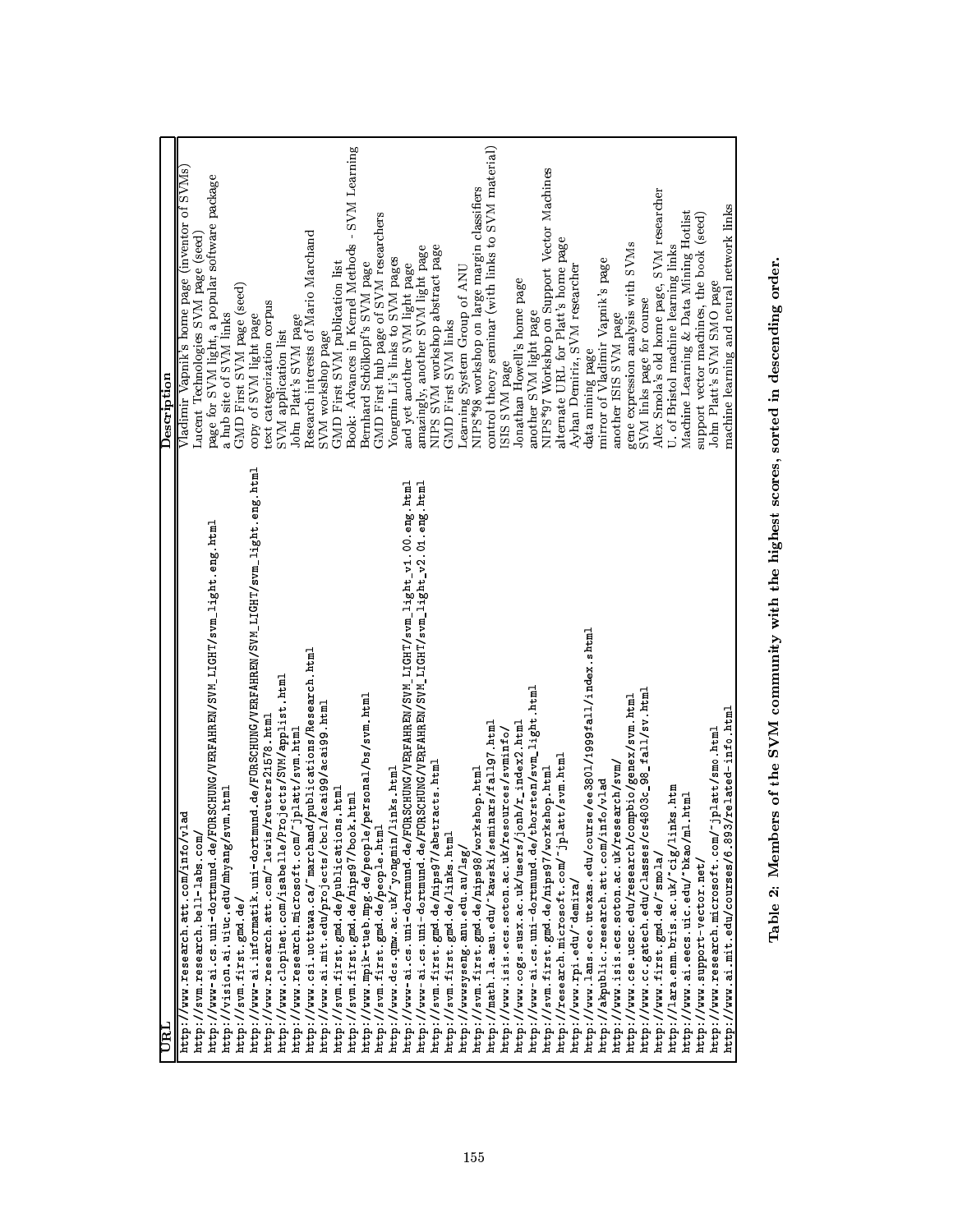Table 2 contains the first forty web pages as ranked by our naive scoring method. Interestingly, Vladimir Vapnik's home page (whom may be considered the founder of the SVM community) is at the top of the list. As can be seen, almost all of the returned results are strongly related to SVM research. Arguably, four of the first forty can be considered false positives because they are more strongly related to data mining, neural networks, or object recognition methods. However, all of these pages have at least some relationship to the SVM community.

The community members with the lowest score are arguably more interesting. All ten lowest scoring web pages are home pages of researchers with publications in SVMs.<sup>2</sup> The rest of the web community contains a large number of researchers and their students, SVM software, commercial links to SVM books, and SVM conference and workshop announcements.

To be sure, the approximated community also contains a few false positives, which are usually neural network or data mining pages. However, the most flagrant false positive was a link to a script archive.

### **4.2 The Internet Archive Community**

We chose the Internet Archive<sup>3</sup> (IA) to serve as the second example because it is an institute that straddles many different real-world communities: information retrieval, library science, archiving, visualization, etc. Because the IA is so broad, we seeded this crawl with eleven URLs found on the IA's resources page and the IA's home page as well:

```
http://www.archive.org/
http://www.clir.org/diglib/dlfhomepage.htm
http://www.dlib.org/
http://webreference.com/internet/statistics.html
http://trec.nist.gov/
http://www.intermemory.org/
http://www.informedia.cs.cmu.edu/
http://www.digitalmuseums.org/index.html
http://www.cybergeography.com/atlas/surf.html
http://www.peacockmaps.com/
http://www.cs.bell-labs.com/"ches/map/gallery/
http://www.archivists.org/
```
As with the previous crawl, we excluded all links internal to a domain from consideration. We iterated the EM algorithm twice, which produced over 7000 URLs. The final iteration of the maximum flow algorithm trimmed the resulting graph down to a community of 289 web pages.

The top forty results are shown in Table 3. As can be seen, there is a broad mix of media surveying companies, archival organizations, library science, Internet statistics, digital library institutions, and other web sites closely related to the mission of the IA.

The remainder of the community contains news stories about the IA, information retrieval conference announcements, researchers' home pages, plus others. The three sites tied for the lowest score were:

```
^3http://www.archive.org/
```
http://www.informedia.cs.cmu.edu/ http://www.imls.fed.us/librlinks.htm http://www.digitalmuseums.org/index.html

All three of the lowest scoring URLs are still related to the IA. The most obvious false positive that we found was http://mail.yahoo.ca/ which slipped into the community because six Yahoo! pages related to archiving and digital libraries made it into the community as well. Since the crawl only extends to a depth of two from the seeds, and since only two applications of the EM algorithm were used, we suspect that had the inbound links to the offending URL been loaded, it would have been possible for the flow algorithm to remove the false positive.

# 4.3 The "Ronald Rivest" Community

For our final example, we decided to identify a community around a specific individual. We chose Ronald Rivest as a candidate because he is well-known and because there are a large number of web pages that reference his work on encryption and his book "Introduction to Algorithms" [17]. Our single seed URL was http://theory.lcs.mit.edu/~rivest.

Because we used a single seed, we found it necessary to make the first iteration of the crawl use internal links as well as external links. A total of four EM iterations were used, and the final three used only external links.

After the final iteration, over thirty-eighth thousand URLs had vertices in the induced graph. The maximum flow algorithm trimmed this down to 150 pages.

Once again, the top forty results are shown in Table 4. The most striking result is that Rivest's co-authors on "Introduction to Algorithms" (Thomas H. Cormen and Charles E. Leiserson) appear as the first and third results. The book's web page was ranked in the 92nd position.

As can be seen, the other web pages in the top forty are all related to cryptography, security, and MIT. Twentythree URLs tied for the lowest score. Of these, all were personally relevant to Rivest or his research, and 11 of these were bibliographies of his publications.

# 5. SUMMARY AND FUTURE WORK

We have defined a new type of web community that can be efficiently calculated in a maximum flow framework. We have also introduced a maximum flow-based web crawler that can approximate a community by directing a focused web crawler along link paths that are highly relevant. Our discovered communities are very cohesive in the sense that members of the community are more tightly coupled to each other than to non-members. The EM approach that we use incrementally improves the crawl results by re-seeding our crawler with highly relevant sites.

In all experiments, the runtime of the algorithms was vastly dominated by the network demands of retrieving web pages. The runtime for the actual flow algorithm never required more than one second of CPU time on a 500 Mhz Intel machine. Thus, if a portion of the web graph is locally stored, it is possible that our methods can yield results fast enough for online use.

 $2$ We choose not to list these URLs as we wish no inference on the ranking to be made with respect to a researcher's standing in the community.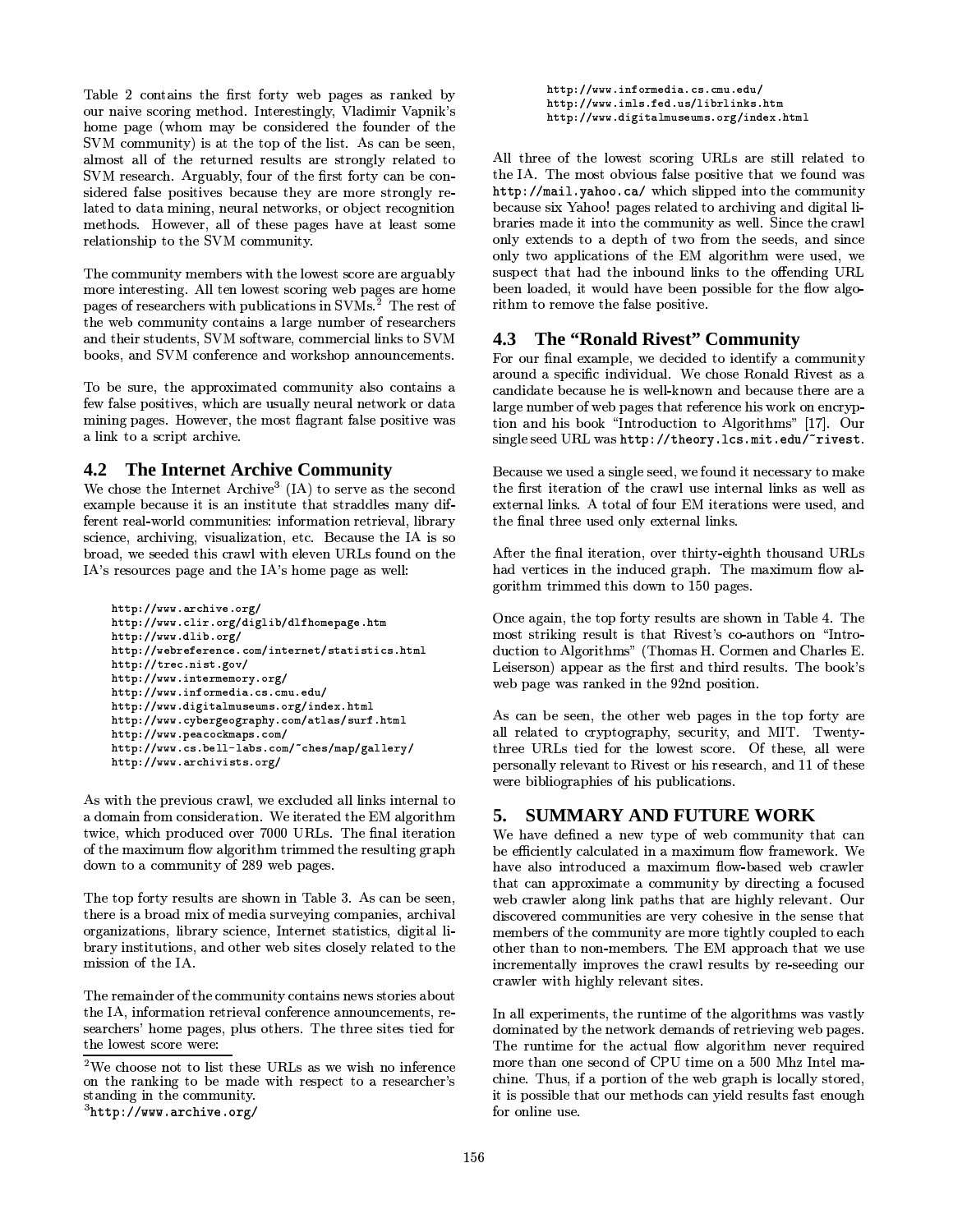| пял                                                                               | Description                                                        |
|-----------------------------------------------------------------------------------|--------------------------------------------------------------------|
| http://www.mediametrix.com/                                                       | Media Metrix                                                       |
| http://www.cc.gatech.edu/gvu/user_surveys/                                        | GVU Center's WWW User Surveys                                      |
| http://www.clir.org/diglib/dlfhomepage.htm                                        | Digital Library Federation                                         |
| http://www.peacockmaps.com/                                                       | Peacock Maps of the Internet (seed)                                |
| http://trec.nist.gov/                                                             | Text REtrieval Conference (TREC) Home Page (seed)                  |
| http://www.archivists.org/                                                        | The Society of American Archivists (seed)                          |
| http://www.simmons.edu/"saa/scosaa.htm                                            | Society of Am. Archivists, Simmons Coll. Student Chapter           |
| http://www.webreference.com/internet/statistics.html                              | Internet Statistics                                                |
| http://webreference.com/internet/statistics.html                                  | Internet Statistics (seed)                                         |
| html<br>http://www.cybergeography.com/atlas/surf                                  | Surf Maps (seed)<br>An Atlas of Cyberspaces-                       |
| http://www.asap.unimelb.edu.au/asa/stama/stama.htm                                | STAMA home page, an archiving organization                         |
| http://www.fsconsult.com/presentations/                                           | FS Consulting - Presentations & Conferences                        |
| http://www.mids.org/                                                              | Matrix Information and Directory Services                          |
| is htm<br>http://calafia.com/classroom/demographic                                | Calafia Classroom: Internet Demographics                           |
| http://www.hti.umich.edu/misc/ssp/workshops/teidlf/sumrec.html                    | TEI and XML in Digital Libraries                                   |
| http://www.teleport.com/"tbchad/stats1.html                                       | nfoQuest! Internet Surveys & Statistics                            |
| http://www.yahoo.com/Computers_and_Internet/Internet/Statistics_and_Demographics/ | Yahoo! Computers and Internet:Internet:Statistics and Demographics |
| http://www.fas.org/cp/netstats.htm                                                | CyberStats Internet statistics                                     |
| 20214 shtml<br>http://slashdot.org/articles/99/09/02/11                           | article on mapping the Internet                                    |
| http://www.arma.org.                                                              | Association of Information Management Professionals                |
| http://www.cni.org/                                                               | Coalition for Networked Information                                |
| http://www.clir.org,                                                              | Welcome to the Council on Library and Information Resources        |
| http://dlis.dos.state.fl.us/barm/calendar.html                                    | Bureau of Archives & Records Management calendar                   |
| http://www.searchtools.com/tools/bus.html                                         | BUS Indexer and Search Engine                                      |
| http://www.readware.com/Default.htm                                               | Managment Information Technologies                                 |
| http://www.openmarket.com/intindex/index.cfm                                      | The Internet Index                                                 |
| http://www.nielsen-netratings.com/                                                | Nielsen NetRatings                                                 |
| http://clrc.org/refoct99.htm                                                      | library resources calendar                                         |
| es/NetStudies.html<br>http://www.ciolek.com/WWWLPages/QltyPag                     | Internet Studies                                                   |
| http://www.dei.unipd.it/"ims/sigir99,                                             | Evaluation of Web Document Retrieval - SIGIR'99 Workshop           |
| ease html<br>http://sage.library.emory.edu/97pressrel                             | archives at Georgia Tech and Emory                                 |
| http://www.telegeography.com/                                                     | TeleGeography Home Page                                            |
| 덭<br>http://pastime.anu.edu.au/WAR/webtrax.ht                                     | TREC-8 Web Track                                                   |
| http://mailer.fsu.edu/"baltman/sfa.html                                           | The Society of Florida Archivists                                  |
| http://ils.unc.edu/"geisg/dsi/dsi/                                                | Internet2 Distributed Storage Infrastructure Initiative            |
| http://www.focalink.com/aksystem/datapartners.html                                | AdKnowledge Data Partners                                          |
| letResources/otherassoc.html<br>http://www.lib.umb.edu/newengarch/Intern          | New England Archivists links page                                  |
| http://www.thecounter.com/stats/                                                  | TheCounter.com - Global Statistics                                 |
| http://www.terena.nl/news/reports/1999/report001.html                             | Report on the Network Storage Symposium                            |
| paper html<br>http://www.portugues.mct.pt/branco/white                            | Computational processing of Portuguese: working memo               |
|                                                                                   |                                                                    |

Table 3: Members of the Internet Archive community with the highest scores, sorted in descending order.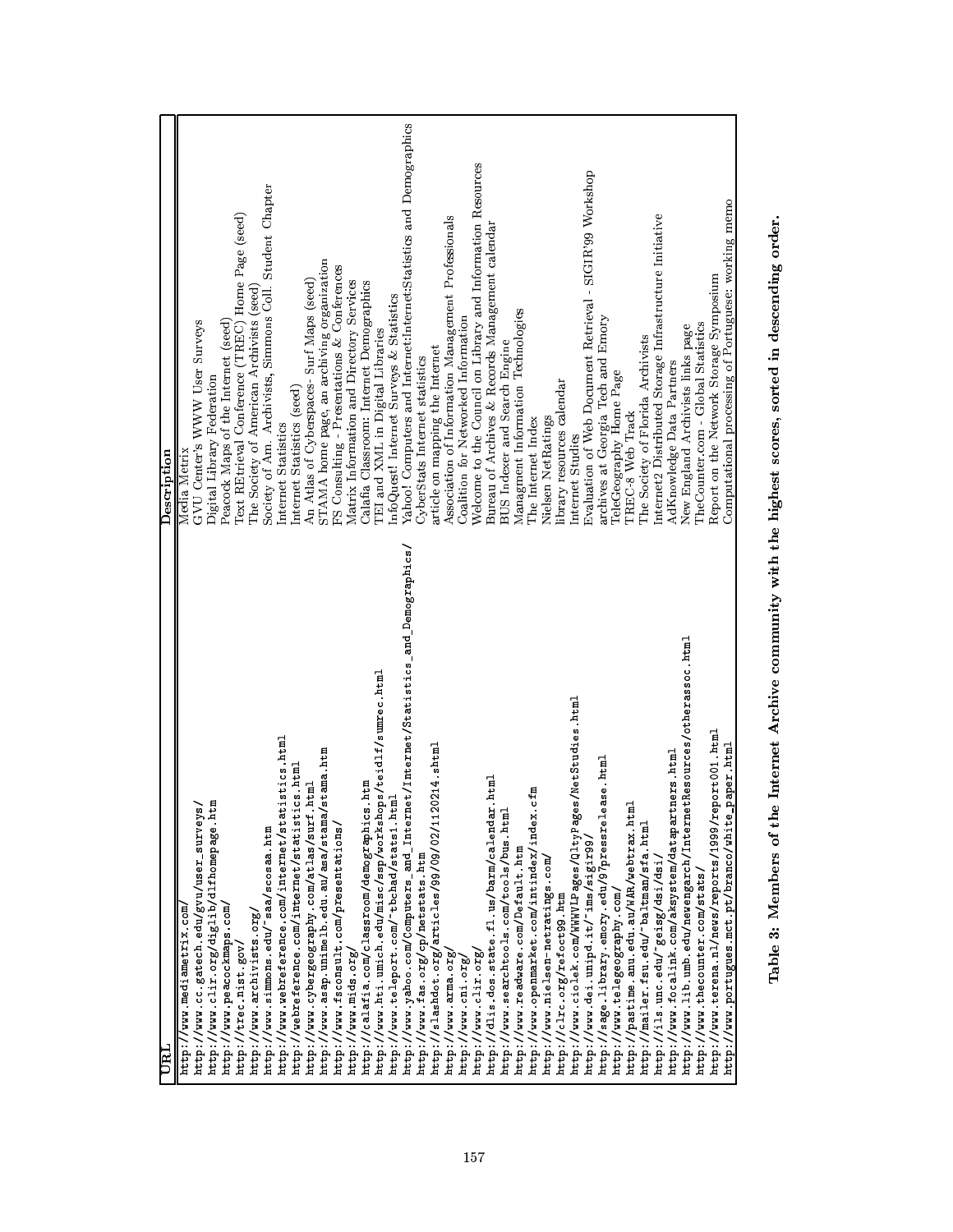| URL                                                                                                                                      | Description                                                                                                 |
|------------------------------------------------------------------------------------------------------------------------------------------|-------------------------------------------------------------------------------------------------------------|
| http://www.cs.dartmouth.edu/"thc,                                                                                                        | Thomas H. Cormen's home page                                                                                |
| http://world.std.com/"franl/crypto/rsa-guts.html                                                                                         | The Mathematical Guts of RSA Encryption                                                                     |
| http://theory.lcs.mit.edu/cel/                                                                                                           | Charles E. Leiserson's home page                                                                            |
| http://www.homeport.org/ <sup>-</sup> adam/web/crypto.html<br>http://www.it.kth.se/~rom/cryptopeople.html                                | Cryptography sites<br>Famous people in the history of Cryptography                                          |
| http://web.mit.edu/                                                                                                                      | Massachusetts Institute of Technology                                                                       |
| http://www.state.in.us/digitalsignatures/links.html                                                                                      | general cryptography links                                                                                  |
| http://www.spektrum.de/themen/Kryptographie-text.html                                                                                    | Spektrum der Wissenschaft - Kryptographie                                                                   |
| http://www.cs.unlv.edu/Jarmore/Courses/CSC477/S99/<br>http://www.csu.edu.au/special/auugwww96/proceedings/varamu/ecom.html               | "sequence based on "Introduction to Algorithms"<br>Issues in Securing Electronic Commerce over the Internet |
| http://www.cil.lu/cil/training/books.html                                                                                                | Recommended Literature for Self-Study                                                                       |
| http://www.cs.vu.nl/aske/resume.html                                                                                                     | Resume of Aske Plaat                                                                                        |
| http://www.heise.de/ix/artikel/1999/07/166/                                                                                              | German article on who's who of the WWW                                                                      |
| http://www.daimi.aau.dk/~ulle/people.html                                                                                                | People Ulrik knows                                                                                          |
| http://www.uni-paderborn.de/fachbereich/AG/agmadh/vorl/InfoC,                                                                            | course that uses "Introduction to Algorithms"                                                               |
| ${\tt http://boardwater.interm.com/mag/97/ju1/bwm19.html}$<br>${\tt http://limitwww.ina.uka.de/bibliography/Miss/Intro. Algorithms.html$ | article on encryption<br>Bibliography on algorithms                                                         |
| http://www.mpi-sb.mpg.de/about_d.html                                                                                                    | German computer science institute                                                                           |
| http://www.mpi-sb.mpg.de/about.html                                                                                                      | same as above                                                                                               |
| http://www.ainet.or.jp/ <sup>-</sup> inoue/link/security.html                                                                            | security links                                                                                              |
| http://mail.telstar.net/mirror/pgp/FAQ.shtml                                                                                             | International PGP FAQ                                                                                       |
| http://www.dca.fee.unicamp.br/pgp/FAQ.shtml                                                                                              | FAQ do PGP International                                                                                    |
| http://www.peachnet.edu/oiit/support/pc/                                                                                                 | OIIT: Personal Computing                                                                                    |
| http://www.heureka.clara.net/sunrise/pgpsign.htm                                                                                         | Always Sign Your PGP Public Key                                                                             |
| http://pgp.tnjc.edu.tw/pgp/FAQ.html                                                                                                      | International PGP FAQ                                                                                       |
| http://www.cypherspace.org/"adam/hashcash/                                                                                               | Hash cash: digital cash                                                                                     |
| http://www.atthe.net/crypto.html                                                                                                         | cryptography links                                                                                          |
| ${\tt http://theory.ics.mit.edu/~jacm/Authors/rightcondhtml}$                                                                            | Ronald L. Rivest publications                                                                               |
| http://www.cs.dartmouth.edu/FPCC/papers/                                                                                                 | FPCC : Conference Proceedings                                                                               |
| http://www.cert.org/                                                                                                                     | CERT Coordination Center                                                                                    |
| http://web.mit.edu/network/pgp.html                                                                                                      | MIT distribution site for PGP                                                                               |
| 7.4444<br>//www.mathpuzzle.com/encrypt.htm                                                                                               | links to encryption information                                                                             |
| http://www.rbjones.com/rbjpub/cs/sec001.htm                                                                                              | Security Net-Links                                                                                          |
| http://www.heureka.clara.net/sunrise/pgpwhat.htm                                                                                         | What is Pretty Good Privacy?                                                                                |
| http://www.heureka.clara.net/sunrise/pgpwhy.htm                                                                                          | Why Use Pretty Good Privacy?                                                                                |
| http://www.cl.cam.ac.uk/~fapp2/software/java-ssh/                                                                                        | Cédric Gourio's Java-SSH                                                                                    |
| http://www.ijs.si/ssh/                                                                                                                   | ssh: Secure Shell                                                                                           |
| http://www.stack.nl/"galactus/remailers/index-pgp.html                                                                                   | Security: Encryption: PGP                                                                                   |
| http://theory.lcs.mit.edu/"cis                                                                                                           | Cryptography and Information Security<br>Group (CIS Group) Home Page                                        |
| ${\tt http://www.scientific-conputing.com/kenarid/kwodoct98.html}$                                                                       | Scientific Computing World                                                                                  |
|                                                                                                                                          |                                                                                                             |

Table 4: Members of the "Ronald Rivest" community with the highest scores, sorted in descending order.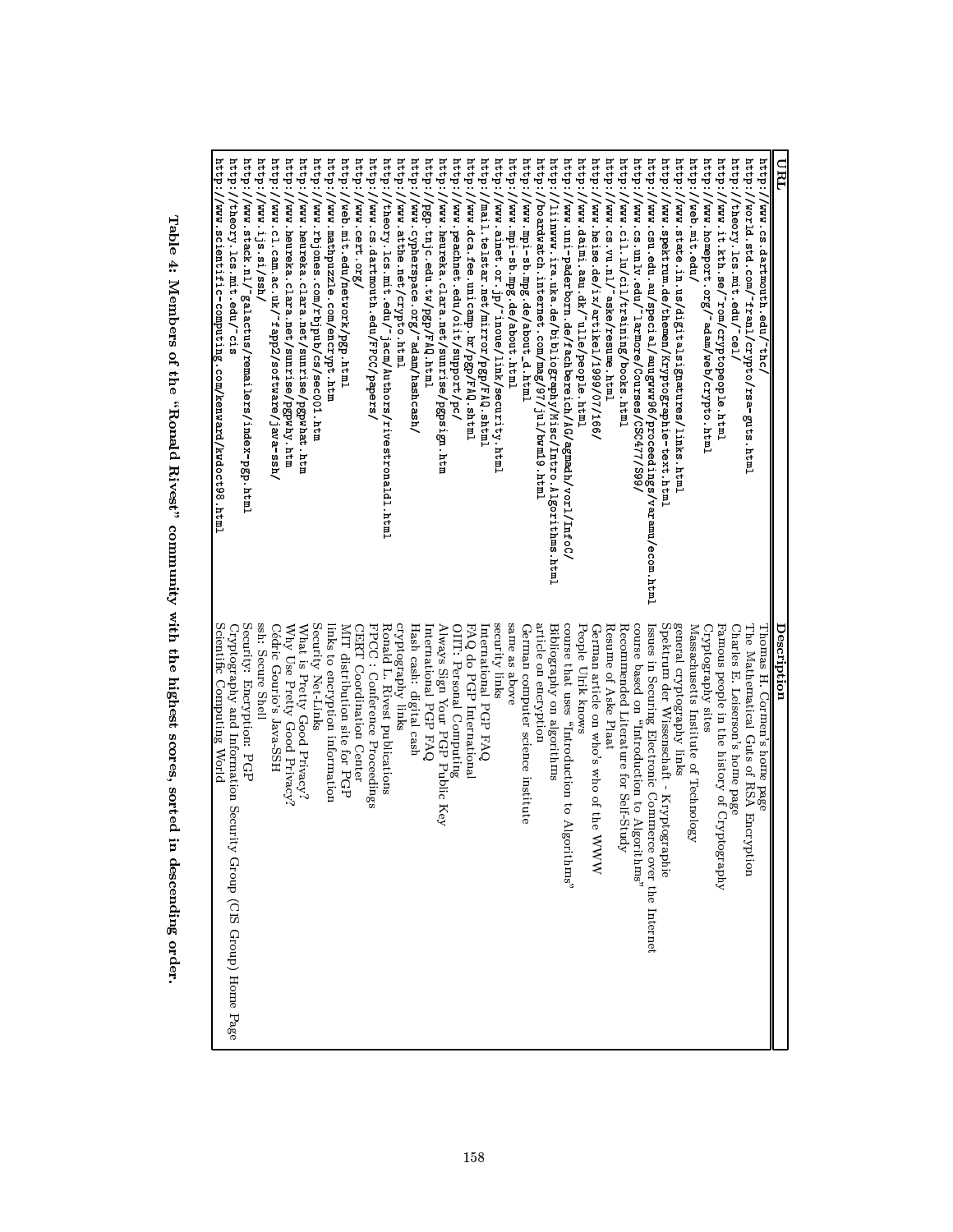We believe that there are many applications for the methods that we have produced. Three of the more interesting applications are focused crawlers, automatic population of portal categories, and improved filtering.

Because the coverage of search engines is so poor, specialized search engines could use a focused crawler to exhaustively track a web community, thus increasing coverage of the community as well as increasing precision of search results.

For the second application, one could use existing portal categories as seeds to re-populate categories with newer and more relevant sites, thus addressing the lack of recall that portals are known to have and easing the burden on humans that manually construct such portals [24].

In terms of filtering, controversial web sites such as pornography and hate sites could also be identified; since pornography accounts for approximately 2% of the web [2], this is not out of the question. Moreover, link based community identification would not be fooled by language issues or keyword spamming.

Future work will generalize our notion of a community by parameterizing it with a coupling factor; low parameter settings will yield large but weakly connected communities, while high parameter values will find small, tightly connected communities.

We also believe that our maximum flow methods can be combined with other text-based methods in the form of colearning and co-boosting. Text-based classifiers can be used to supply seeds and validate community membership; our flow method can generate new labels for training data; and the combined procedure can iterate, thus improving both methods.

# 6. ACKNOWLEDGMENTS

We would like to thank Kurt Bollacker, Frans Coetzee, Eric Glover, Ronitt Rubinfeld, Olga Veksler, and Leonid Zosin for many helpful discussions.

# **APPENDIX**

#### A. ISA ALGORITHM

Most modern implementations of maximum flow algorithms rely on having access to the entire graph under consideration in order to make the flow analysis efficient. For example, the pre-flow push algorithm [25] (considered the fastest in practice) often uses a topological sort of all edges in order to improve efficiency. Clearly, global access to the web graph is not practical if one wishes to calculate an exact community.

On the other extreme, the shortest augmentation algorithm works by simply finding shortest paths between the source and the sink, augmenting flow along the discovered path, and repeats until the source and sink are disconnected. The problem with this approach is that it requires a breadthfirst search (BFS) to be restarted from scratch after every augment ation.

Over the course of this research, we discovered a modification to the shortest augmentation algorithm that enables

```
procedure ISA(graph: G = (V, E); vertex: s, t \in V)
 \mathbf{1}Let Q be a BFS search queue
 \overline{2}while Q is not empty do
 3
 \overline{4}if BFS search of G returns a shortest path then
 5
              while label of t is valid do
                 Augment flow along discovered path.
 \,6\overline{7}Identify all vertices in BFS tree
 \mathbf{R}with invalid distance labels.
 \mathbf{Q}Save invalid vertices in list, l.
10for v in l do
11
                    Find best edge from v to a valid vertex.
12
                     Update distance label of v.
13end for
                 Sort vertices in l with a bin sort
14
15according to distance.
16
                 for i equals 1 to maximum bin do
17
                    for each v in bin i do
18
                        for all (v, u) \in Ewith c(v, u) > 0 and u in l do
19
                          if dist of u > dist of v + 1 then
20
21
                             Relabel u with distance of v + 1.
22
                          end if
23
                        end for
24
                    end for
25end for
                 Reorder Q to reflect corrected distance labels.
26
              end while
27
28end if
29
   end procedure
```
#### Table 5: The Incremental Shortest Augmentation (ISA) algorithm for solving the maximum flow problem.

the algorithm to retain as much as possible of the previous BFS search tree. The worst case runtime is identical to the standard shortest augmentation algorithm; however, the correction phase runs in time that is linear in the sum of the number of vertices with newly invalid distance labels and the outbound edges that those vertices have.

We refer to this flow algorithm as the *incremental shortest augmentation* (ISA) algorithm. ISA is described in pseudocode in Table 5. An intuitive description of the ISA follows.

Imagine that we build a physical model of a unit capacity undirected graph with strings and washers.<sup>4</sup> The vertices of the graph are represented by washers and the edges are represented by strings. Thus, for any two connected vertices, we tie the two corresponding washers together with a string. Since this is a unit capacity graph, all of the strings that connect washers will be the same distance, say six inches.

Place the "sink" washer on a table top and lock it in place with some tape. The ISA algorithm consists of alternating between the following two steps:

- 1. Grab the "source" washer and slowly raise it above the table until it can be raised no more. The taut string path from the source to the sink is a shortest path from the source to the sink.
- 2. Starting from the top and working down, snip each string (edge) that is part of the shortest path.

<sup>&</sup>lt;sup>4</sup>ISA has been generalized to graphs with non-unit capacity directed edges; this is just the simplest example.